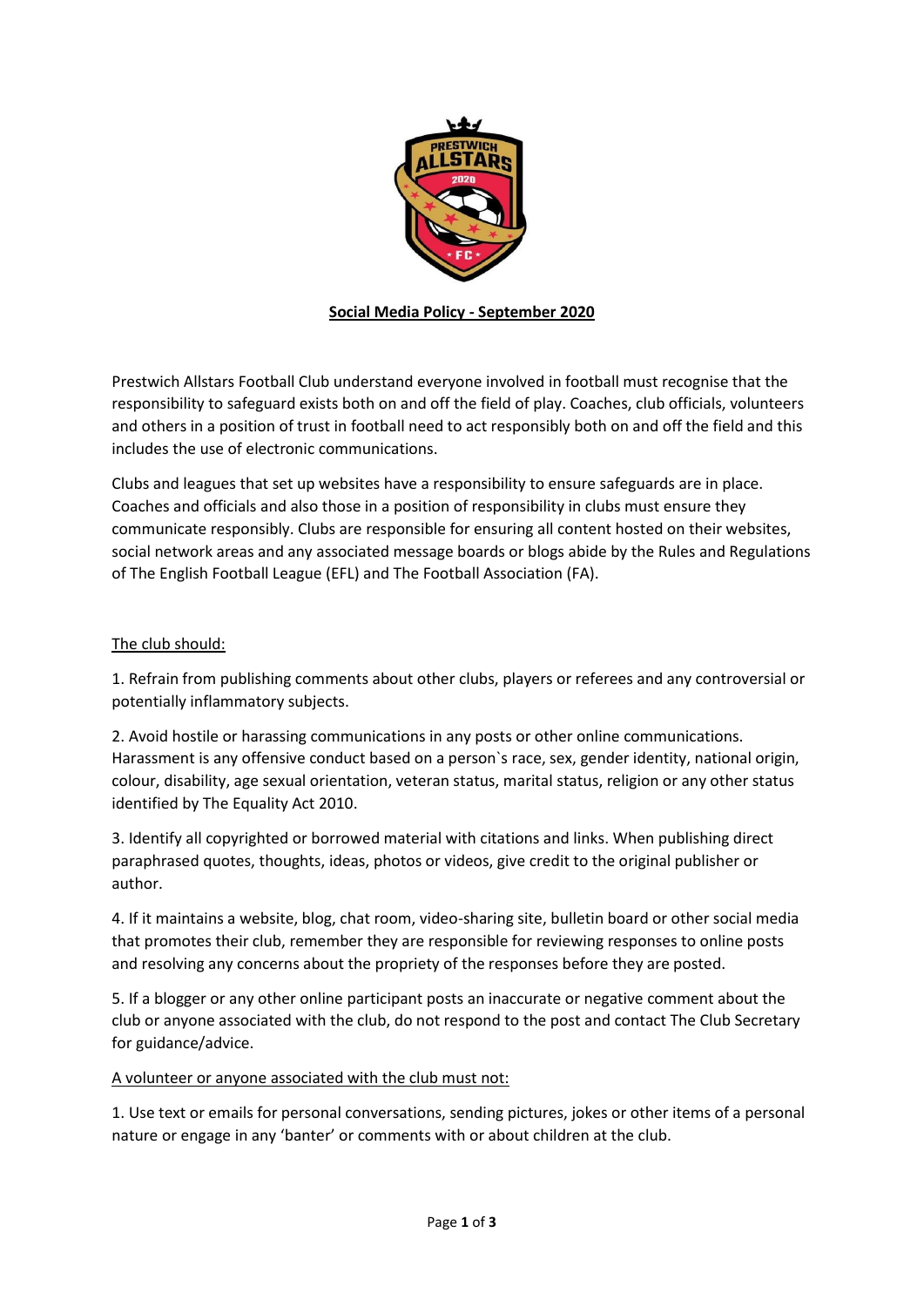2. Use internet or web based mobile phones or other form of communications to send personal messages of a non-football nature to a child or young person.

3. Respond to emails or texts from young people other than those directly related to club matters.

4. Use language that is directly (or could be misinterpreted as being) racist, sexist, derogatory, threatening, abusive or sexualised in tone.

5. Accept as a friend, young players or any person employed or volunteering at the club who is U18 on social networking sites.

6. Share your own personal social networking sites with children or young people involved at the football club or ask them to be your 'friend'.

7. Make contact with children or young people known through football outside of the football context on social networking sites.

8. Post personal comments in relation to the management or operation of the club, club officials. match officials, children, parent/guardian or opposition teams or any family members of those groups.

9. Delete any inappropriate text or email messages sent to you as they may form part of any subsequent investigation.

## Parent Guidance

1. Know who the club Welfare Officer is and how to contact them if you have any concerns about the content of club web pages or in relation to the welfare of your child.

2. Ensure you are aware of how coaches, managers and other members of the club should communicate with your child.

3. Show an interest in the communications between the club, you and your child. Open communication about club activities/issues often means that concerns are picked up early and issues can be resolved more easily.

4. Familiarise yourself with The Football League's guidance for clubs in relation to websites, text messaging and social networking sites.

5. Understand the club's communication practices. If the club uses text messages or emails as a source of communication, you may request to be copied into anything sent to your child.

6. Ensure your child understands that they should tell someone that they trust about communications that make them feel uncomfortable or when they have been asked not to tell their parent/carer or coach about the communication.

7. Remember as a parent/carer of a child at the club you and your child are responsible for and need to abide by the Club Policy, The Football League Policy Guidance and The FA Rules and Regulations regarding comments that you place online about the club or club officials, The Football League, players, managers, match officials, opposing teams players or family members of any of those groups.